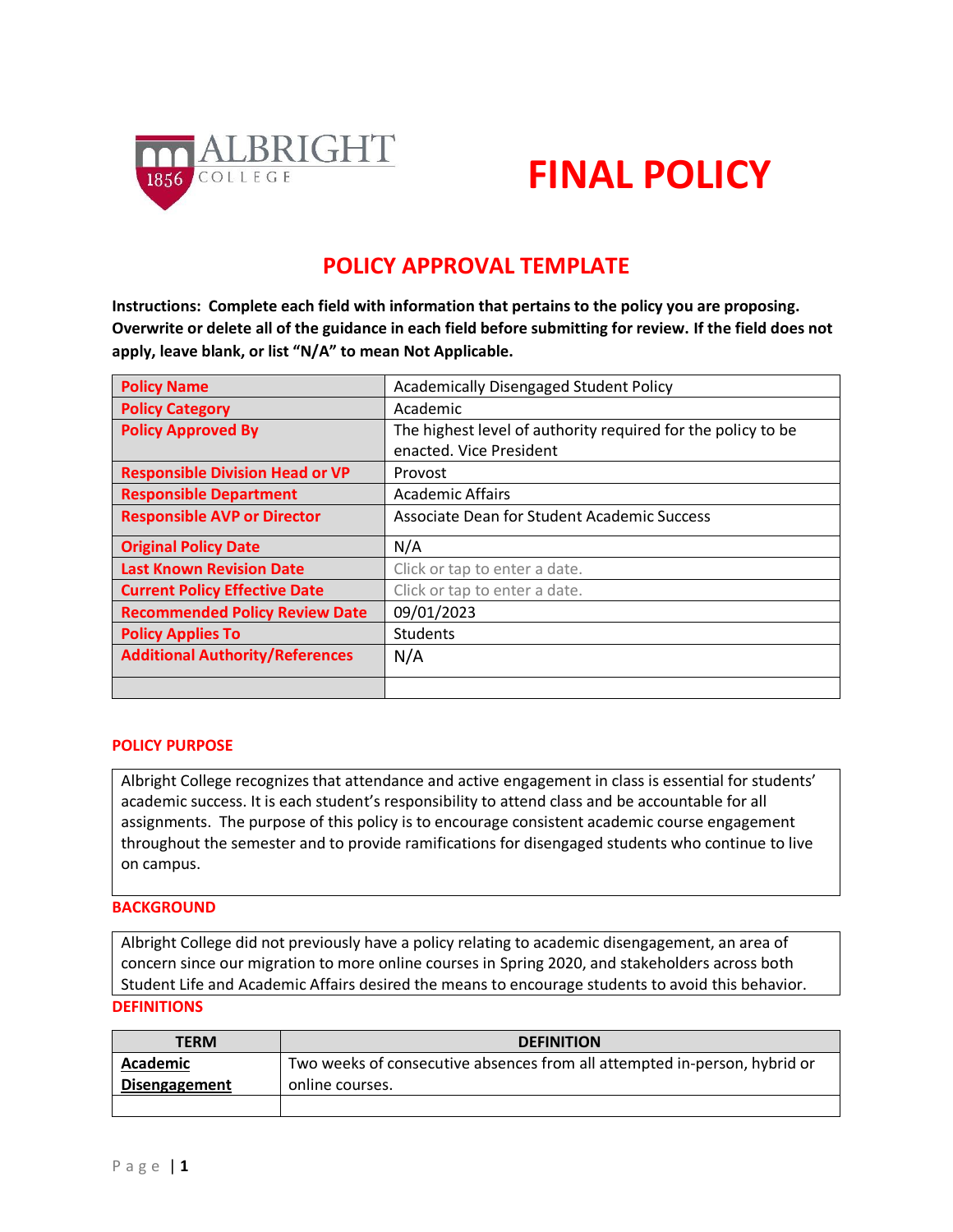### **POLICY TEXT**

Albright College recognizes that attendance and active engagement in class is essential for students' academic success. It is each student's responsibility to attend class and be accountable for all assignments.

While individual faculty may hold stricter attendance or participation policies, the college identifies students as academically disengaged after two weeks of absences for all attempted in-person, hybrid, or online courses. Albright College may administratively withdraw academically disengaged students from their courses upon consultation with the Dean of Students and/or Associate Dean of Student Academic Success. Students who are administratively withdrawn must follow all normal college processes to separate themselves from Albright College. (See the Withdrawal Policy for more details). Students who have been administratively withdrawn must remove all personal effects from the residence halls and vacate within 24 hours. Withdrawal grades will be assigned according to the normal Registrar dates for the given term.

### **ASSOCIATED PROCEDURES LOCATION**

An FAQ that outlines concerns that students may have will be included in this submission and should be located online on the same page/area as the policy.

#### **REVISION LOG**

| <b>DATE OF REVISION</b> | <b>MAJOR CHANGES</b><br>(Note: electronic copies of the former versions of the policy must be maintained within the unit,<br>department, or division) |
|-------------------------|-------------------------------------------------------------------------------------------------------------------------------------------------------|
| Click or tap to         |                                                                                                                                                       |
| enter a date.           |                                                                                                                                                       |
| Click or tap to         |                                                                                                                                                       |
| enter a date.           |                                                                                                                                                       |
| Click or tap to         |                                                                                                                                                       |
| enter a date.           |                                                                                                                                                       |
| Click or tap to         |                                                                                                                                                       |
| enter a date.           |                                                                                                                                                       |
| Click or tap to         |                                                                                                                                                       |
| enter a date.           |                                                                                                                                                       |